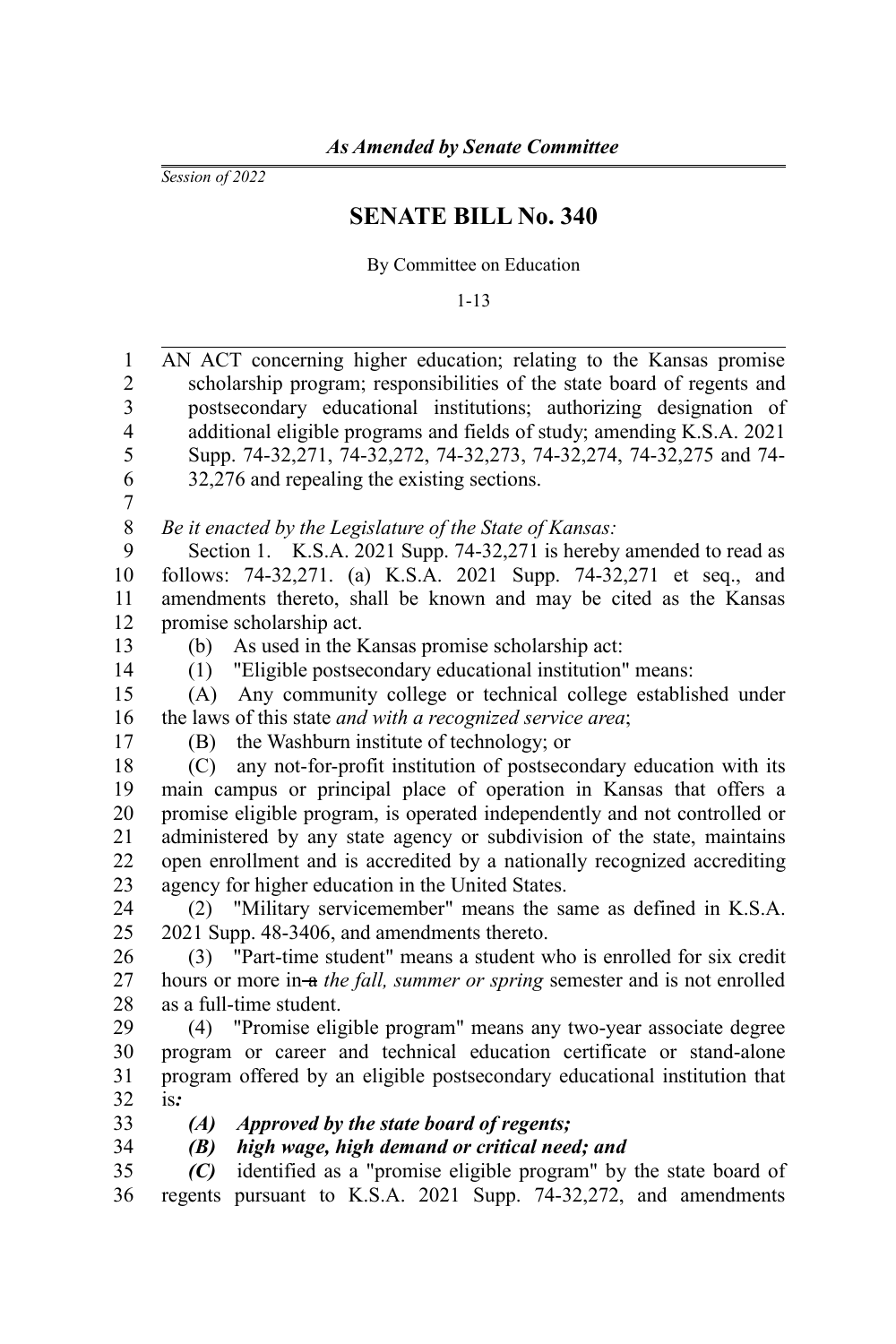39

thereto, or designated as a "promise eligible program" *within a field of study designated* by an eligible postsecondary educational institution pursuant to K.S.A. 2021 Supp. 74-32,273, and amendments thereto. 1 2 3

Sec. 2. K.S.A. 2021 Supp. 74-32,272 is hereby amended to read as follows: 74-32,272. (a) There is hereby established the Kansas promise scholarship program. The state board of regents shall *implement and* administer the program. 4 5 6 7

(b) On or before March 1, 2022 *2023*, the state board of regents shall adopt rules and regulations to implement and administer the Kansas promise scholarship program. Such rules and regulations shall establish: 8 9 10

(1) *A* scholarship application deadlines *process, including, but not limited to, accepting scholarship applications throughout the academic year and processing such applications in the order such applications were received*; 11 12 13 14

(2) appeal procedures for denial or revocation of a Kansas promise scholarship; 15 16

(3) guidelines to ensure as much as is practicable that, if a student who received a Kansas promise scholarship graduates from a promise eligible program and subsequently enrolls in a state educational institution, as defined in K.S.A. 76-711, and amendments thereto, or municipal university, any courses taken by such student shall be transferred to the state educational institution or municipal university and qualify toward the student's baccalaureate degree; 17 18 19 20 21 22 23

(4) the terms, conditions and requirements that shall be incorporated into each Kansas promise scholarship agreement*, which shall not be more stringent than the requirements for Kansas promise scholarship agreements provided in this act*; 24 25 26 27

(5) procedures for requesting and approving medical, military and personal absences from an eligible postsecondary educational institution while receiving a Kansas promise scholarship; 28 29 30

(6) criteria for determining whether a student who received a Kansas promise scholarship fulfilled the residency, employment and repayment requirements included in a Kansas promise scholarship agreement as provided in K.S.A. 2021 Supp. 74-32,276, and amendments thereto; and 31 32 33 34

(7) criteria for determining when a student who received a Kansas promise scholarship may be released from the requirements of a Kansas promise scholarship, if there are special circumstances that caused such student to be unable to complete such requirements*; and* 35 36 37 38

*(8) that no eligible postsecondary educational institution may:*

*(A) Limit scholarship awards to certain promise eligible programs at such institution; or*  40 41

*(B) award less than the full Kansas promise scholarship amount for which a student qualifies as long as funds are available in the Kansas* 42 43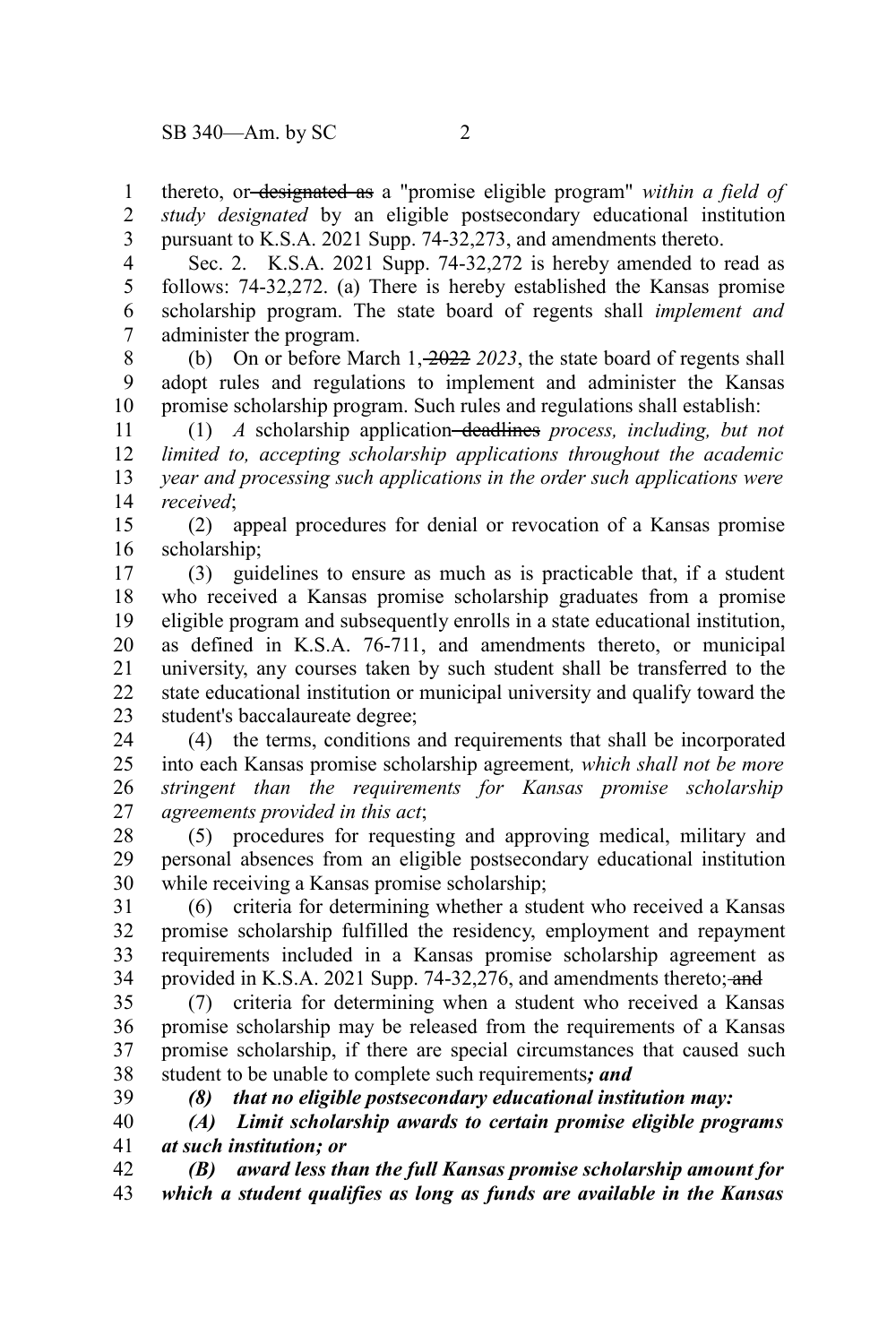## *promise scholarship program fund*. 1

(c) The state board of regents shall:

(1) Identify the promise eligible programs offered by each eligible postsecondary educational institution that are: 3 4

(A) *Within a field of study designated by the eligible postsecondary educational institution pursuant to K.S.A. 2021 Supp. 74-32,273, and amendments thereto; and* 5 6 7

*(B)* in any of the following fields of study:

(i) Information technology and security;

(ii) mental and physical healthcare;

(iii) advanced manufacturing and building trades; or

(iv) early childhood education and development;  $-$ or

(B) designated by the eligible postsecondary educational institution pursuant to K.S.A. 2021 Supp. 74-32,273, and amendments thereto; 13 14

(2) work with community partners, such as community foundations, school districts, postsecondary educational institutions, Kansas business and industry and Kansas economic development organizations to publicize Kansas promise scholarships, including, but not limited to, publicizing eligible postsecondary educational institutions, approved scholarshipeligible educational programs, application procedures and application deadlines; 15 16 17 18 19 20 21

(3) disburse funds to each eligible postsecondary educational institution for the purpose of awarding Kansas promise scholarships;  $22$ 23

(4) request information from eligible postsecondary educational institutions *and any state agency* necessary for the administration of this act; 24 25 26

(5) ensure that any student*accept electronic signatures as sufficient and valid on all forms and agreements required by the Kansas promise scholarship program and any rules and regulations adopted thereunder;* 27 28 29

*(6) enforce Kansas promise scholarship agreements;* 30

*(7) collect any moneys repaid by students pursuant to K.S.A. 2021 Supp. 74-32,276, and amendments thereto;* 31 32

*(8) determine whether students* who received a Kansas promise scholarship-fulfills *fulfill* the residency, employment and repayment requirements provided in K.S.A. 2021 Supp. 74-32,276, and amendments thereto; and 33 34 35 36

(6)*(9)* beginning in January 2022, annually evaluate the Kansas promise scholarship program and prepare and submit a report to the senate standing committee on education and the house of representatives standing committee on education. *Such report shall include, but not be limited to, the total program cost for each promise eligible program at each eligible postsecondary educational institution, the amount of scholarship moneys awarded that went to each promise eligible program, the number of credit* 37 38 39 40 41 42 43

2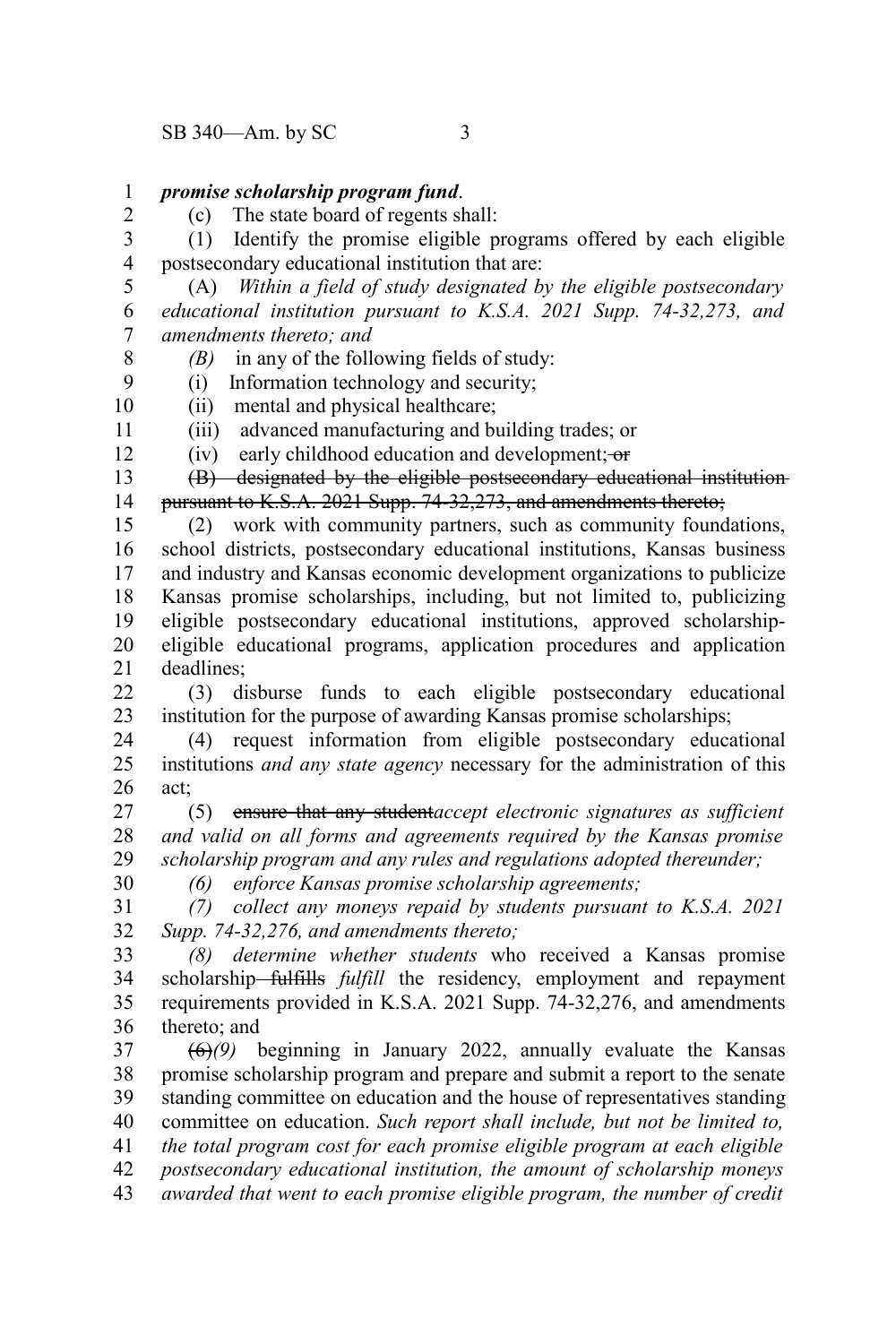*hours paid for with scholarship moneys, the amount of scholarship moneys expected to be awarded to each institution for each semester, the number of scholarships awarded, the total amount of scholarship moneys awarded and the amount of scholarship moneys provided for tuition, fees, books and supplies.* 1 2 3 4 5

*(d) (1) The state board of regents may designate an associate degree transfer program as an eligible program only if such program is included in:* 6 7 8

*(A) An established 2+2 agreement with a four-year postsecondary educational institution; or* 9 10

*(B) an articulation agreement with a four-year postsecondary educational institution and is part of an established degree pathway that allows a student to transfer at least 60 credit hours from the eligible postsecondary educational institution to a four-year postsecondary educational institution for the completion of an additional 60 credit hours toward a bachelor's degree.* 11 12 13 14 15 16

*(2) The provisions of this subsection shall be construed and applied retroactively to the enactment of the Kansas promise scholarship program on July 1, 2021.* 17 18 19

Sec. 3. K.S.A. 2021 Supp. 74-32,273 is hereby amended to read as follows: 74-32,273. (a) Subject to subsection (b)*In addition to the fields of study provided in K.S.A. 2021 Supp. 74-32,272, and amendments thereto, an eligible postsecondary educational institution may designate one of the following additional fields an additional field of study for awarding a Kansas promise scholarship to meet local employment needs if:* 20 21 22 23 24 25

*(1) Promise eligible programs within such field of study are twoyear associate degree programs or career and technical education certificates or stand-alone programs approved by the state board of regents that correspond to jobs that are high wage, high demand or critical need in the community;* 26 27 28 29 30

*(2) the institution already offers such field of study; and*

*(3) such field of study is one of the following:*

*(1)(A) Agriculture;* 33

31 32

*(2)(B) food and natural resources;* 34

- *(3)(C) education and training;* 35
- *(4)(D) law, public safety, corrections and security; or* 36

*(5)(E) distribution and logistics.* 37

*(b) Except as otherwise provided*, an eligible postsecondary educational institution may designate one additional promise eligible 38 39

program *field of study* if the additional program is a *programs within such* 40

*field of study are* two-year associate degree program *programs* or a career 41

and technical education certificate *certificates* or stand-alone program 42

*programs* that corresponds *correspond* to a high wage, high demand or 43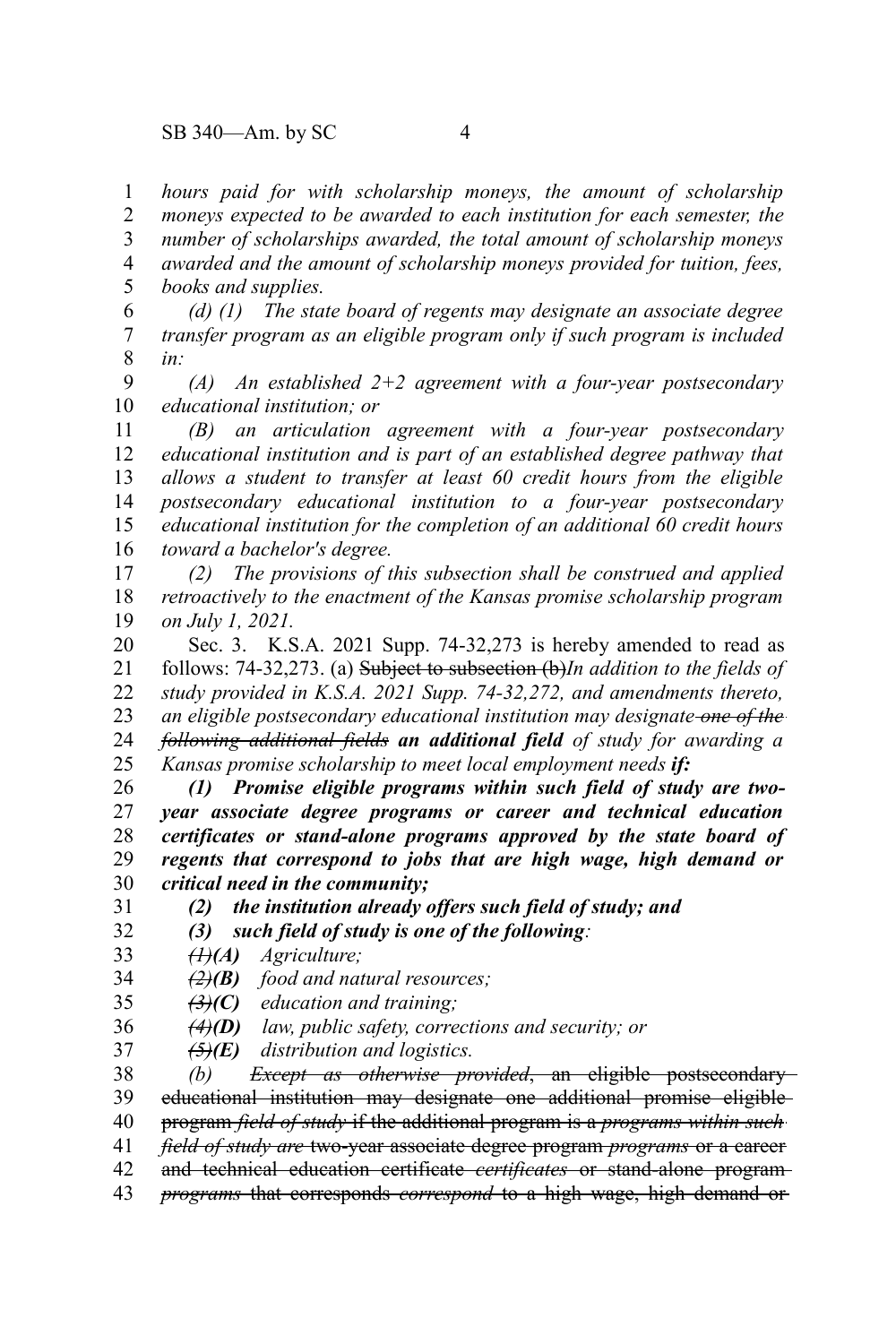critical need occupation *occupations and such programs are offered as* 1

*part of an existing field of study that such institution currently has and maintains*. 2 3

(b) To designate an additional promise eligible program, such institution shall have and maintain an existing promise eligible program in any of the following fields of study: 4 5 6

(1) Information technology and security; 7

(2) mental and physical healthcare; 8

(3) advanced manufacturing and building trades; or 9

10

(4) early childhood education and development.

 $(e)$  An eligible postsecondary educational institution that designates an additional promise eligible program *field of study* pursuant to *this* subsection (a) section shall maintain the promise eligible-program *field of study* designation of such program for at least three consecutive years. After maintaining such program *field of study* for at least three years, the institution may designate a new promise eligible program *field of study* that corresponds to a high wage, high demand or critical need occupation to replace the existing designated promise eligible program *field of study*. Any newly designated–program *field of study* shall be subject to the requirements of this section. 11 12 13 14 15 16 17 18 19 20

*(c) Programs designated by eligible institutions prior to the effective date of this act shall be maintained until all students currently enrolled in such programs have exhausted their promise scholarship eligibility.* 21 22 23

Sec. 4. K.S.A. 2021 Supp. 74-32,274 is hereby amended to read as follows: 74-32,274. (a) (1) *(A)* Subject to appropriations, the amount of a Kansas promise scholarship for a student for each semester *academic year* shall be the aggregate amount of tuition, required fees and the cost of books and required materials for the promise eligible program at the eligible postsecondary educational institution for the academic year in which the student is enrolled and receiving the scholarship minus the aggregate amount of all other aid awarded to such student for such semester. Aid includes any grant, scholarship or financial assistanceawards that do not require repayment *academic year*. 24 25 26 27 28 29 30 31 32 33

 $\left(\frac{2}{2}\right)$  If a student is enrolled in a promise eligible program offered by a four-year *an* eligible *private* postsecondary educational institution *described in K.S.A. 2021 Supp. 74-32,271(b)(1)(C), and amendments thereto*, the aggregate amount of tuition, mandatory fees and the cost of books and materials for such program shall be the average cost of tuition, mandatory fees and the cost of books and materials for such promise eligible program when offered by an eligible public postsecondary educational institution that is not a four-year institution *described in K.S.A. 2021 Supp. 74-32,271(b)(1)(A) or (B), and amendments thereto*. 34 35 36 37 38 39 40 41 42

*(2) As used in this subsection, "aid" includes any grant, scholarship* 43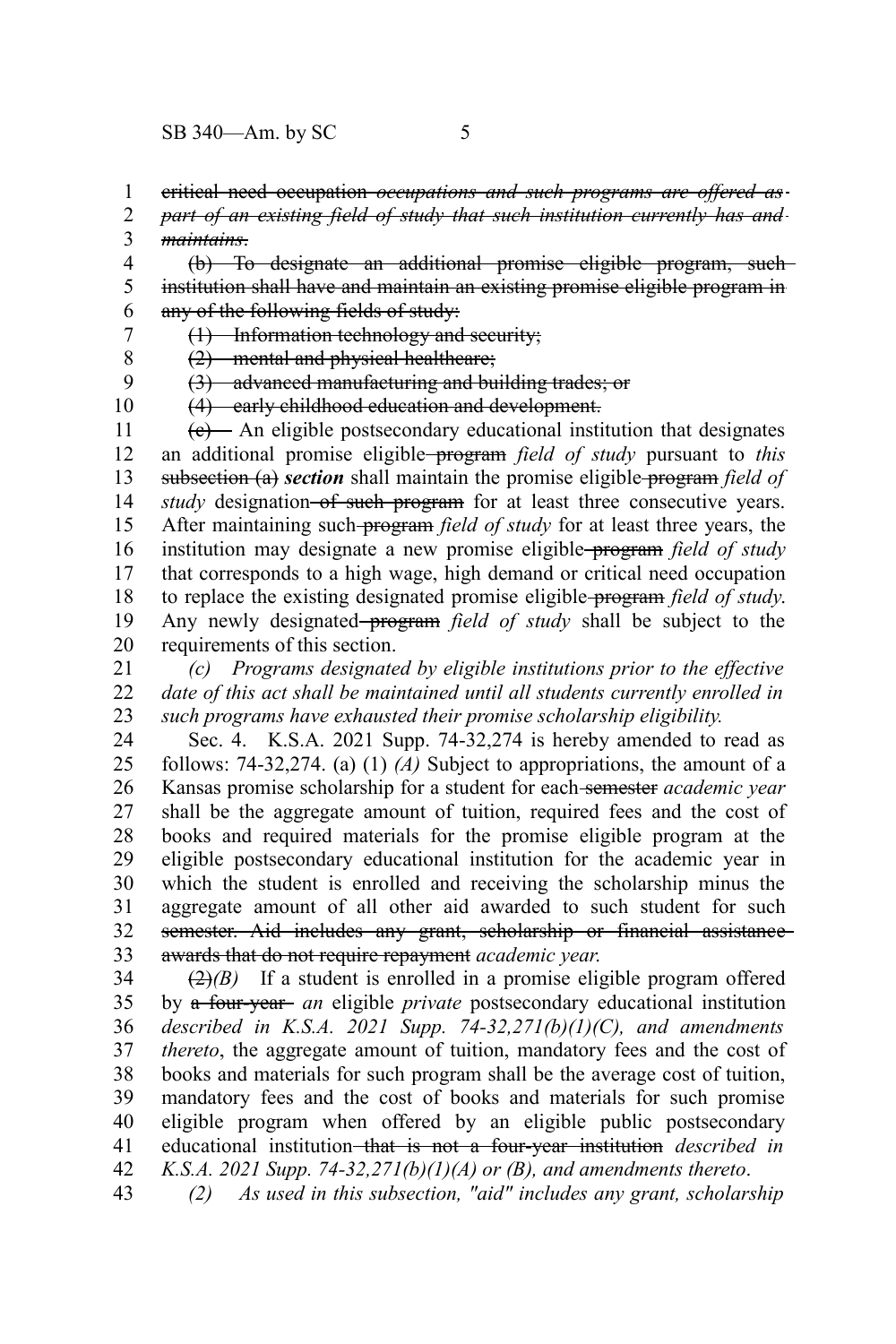## $SB$  340—Am. by SC 6

22

*or financial assistance awards that do not require repayment. "Aid" does not include financial educational benefits provided through the servicemen's readjustment act of 1944 or any family postsecondary savings account or other qualified tuition program established pursuant to section 529 of the internal revenue code of 1986, as amended.* 1 2 3 4 5

(b) Except as otherwise provided in this subsection, Kansas promise scholarships shall only be awarded to an eligible student whose family household income equals \$100,000 or less for a family of *one or* two, \$150,000 or less for a family of three and, for household sizes above three, a household income that is equal to or less than the family of three amount plus \$4,800 for each additional family member. If scholarship moneys remain in the Kansas promise scholarship program fund during the award year after awarding all other scholarships pursuant to this section, Kansas promise scholarships may be awarded to eligible students whose family household income exceeds such amounts. 6 7 8 9 10 11 12 13 14 15

(c) *(1) Kansas promise scholarship awards shall be used only to pay for up to a total of 68 credit hours or a total of \$20,000 in Kansas promise scholarship awards, whichever occurs first, over the lifetime of the student who received the Kansas promise scholarship award regardless of the eligible postsecondary educational institution such student attended.* 16 17 18 19 20 21

*(2) Kansas promise scholarship awards shall not be used to fund:*

*(A) Prerequisite classes required for a promise eligible program unless such classes are a designated course within the eligible program; or* 23 24 25

*(B) any remedial course, as defined in K.S.A. 76-7,151, and amendments thereto, unless such course is offered in a corequisite format*. 26 27

*(d)* For fiscal years 2022 and 2023, the appropriation made for the Kansas promise scholarship program shall not exceed \$10,000,000. For fiscal year 2024 and each fiscal year thereafter, the appropriation shall not exceed 150% of the amount disbursed in promise scholarships for the immediately preceding fiscal year. 28 29 30 31 32

*(e) The state board of regents shall disburse funds based on reimbursement requests from eligible postsecondary educational institutions. Reimbursement requests shall be based on the actual amount of Kansas promise scholarship amounts awarded by an eligible postsecondary educational institution for the appropriate academic period. Any eligible postsecondary educational institution seeking reimbursement shall submit a reimbursement request to the state board of regents on or before September 1, December 1, March 1 and June 1 of each year. The state board of regents shall disburse the appropriate amount of funds to eligible postsecondary educational institutions on September 15, December 15, March 15 and June 15 each year.* 33 34 35 36 37 38 39 40 41 42 43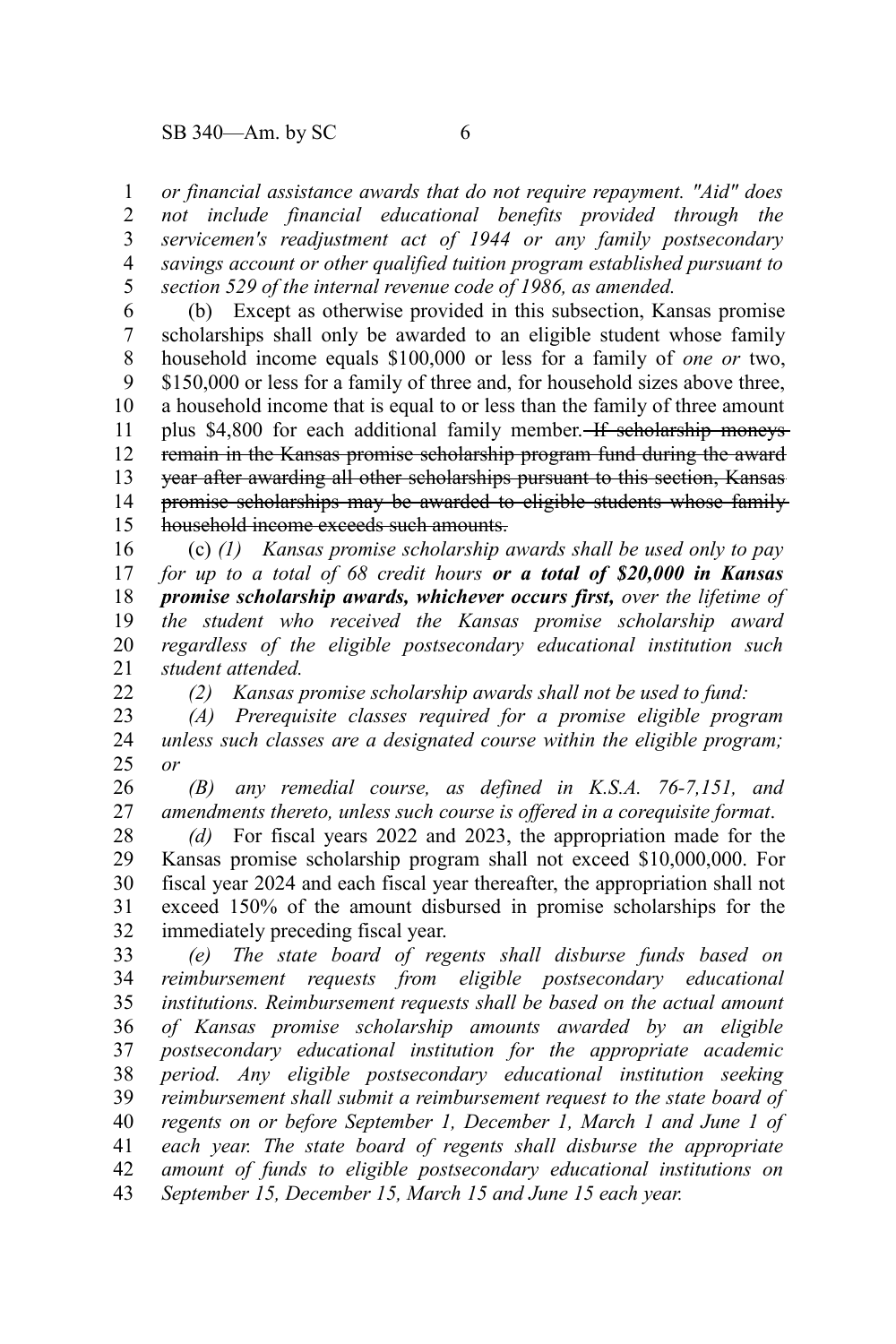Sec. 5. K.S.A. 2021 Supp. 74-32,275 is hereby amended to read as follows: 74-32,275. (a) To be eligible for a Kansas promise scholarship, a student shall: 1 2 3

4 5

(1) *Be a United States citizen;*

*(2)* be a Kansas resident;

 $\left(\frac{2}{2}\right)$  (A) have graduated from an accredited Kansas public or private secondary school within the preceding 12 months; 6 7

(B) have completed the requirements for graduation at a nonaccredited private secondary school as provided in K.S.A. 72-4345, and amendments thereto, within the preceding 12 months; 8 9 10

(C) attended an accredited Kansas public or private secondary school or non-accredited private school as provided in K.S.A. 72-4345, and amendments thereto, and obtained a high school equivalency certificate within the preceding 12 months; 11 12 13 14

(D) be 21 years of age or older and, upon application for a scholarship, have been a resident of Kansas for three or more consecutive years *as evidenced by the date of issuance on a Kansas-issued identification card or through Kansas voter registration records or Kansas income tax documentation*:  $\theta$ <sup>*+</sup>*</sup> 15 16 17 18 19

(E) be a dependent child of a military servicemember permanently stationed in another state and who, within the preceding 12 months, graduated from any out-of-state secondary school or obtained a high school equivalency certificate; *or* 20 21 22 23

*(F) have been in the custody of the secretary for children and families at any time such student was enrolled in and attending any of the grades nine through 12 and not eligible for assistance under the Kansas foster child educational assistance act, K.S.A. 75-53,111 et seq., and amendments thereto;* 24 25 26 27 28

(3)*(4)* complete the required scholarship application on such forms and in such manner as established by the state board of regents; 29 30

(4)*(5)* enter into a Kansas promise scholarship agreement pursuant to K.S.A. 2021 Supp. 74-32,276, and amendments thereto; 31 32

(5)*(6)* complete the free application for federal student aid for the academic year in which the student applies to receive a Kansas promise scholarship*. Such submitted application shall be determined to be valid and free of error codes in order to calculate the amount of scholarship to be awarded*; and 33 34 35 36 37

(6)*(7)* enroll in an eligible postsecondary educational institution in a promise eligible program. 38 39

(b) To continue to receive a Kansas promise scholarship, a student shall: 40 41

(1) Maintain satisfactory academic progress toward completion of *in the courses of* the promise eligible program *for which the student received* 42 43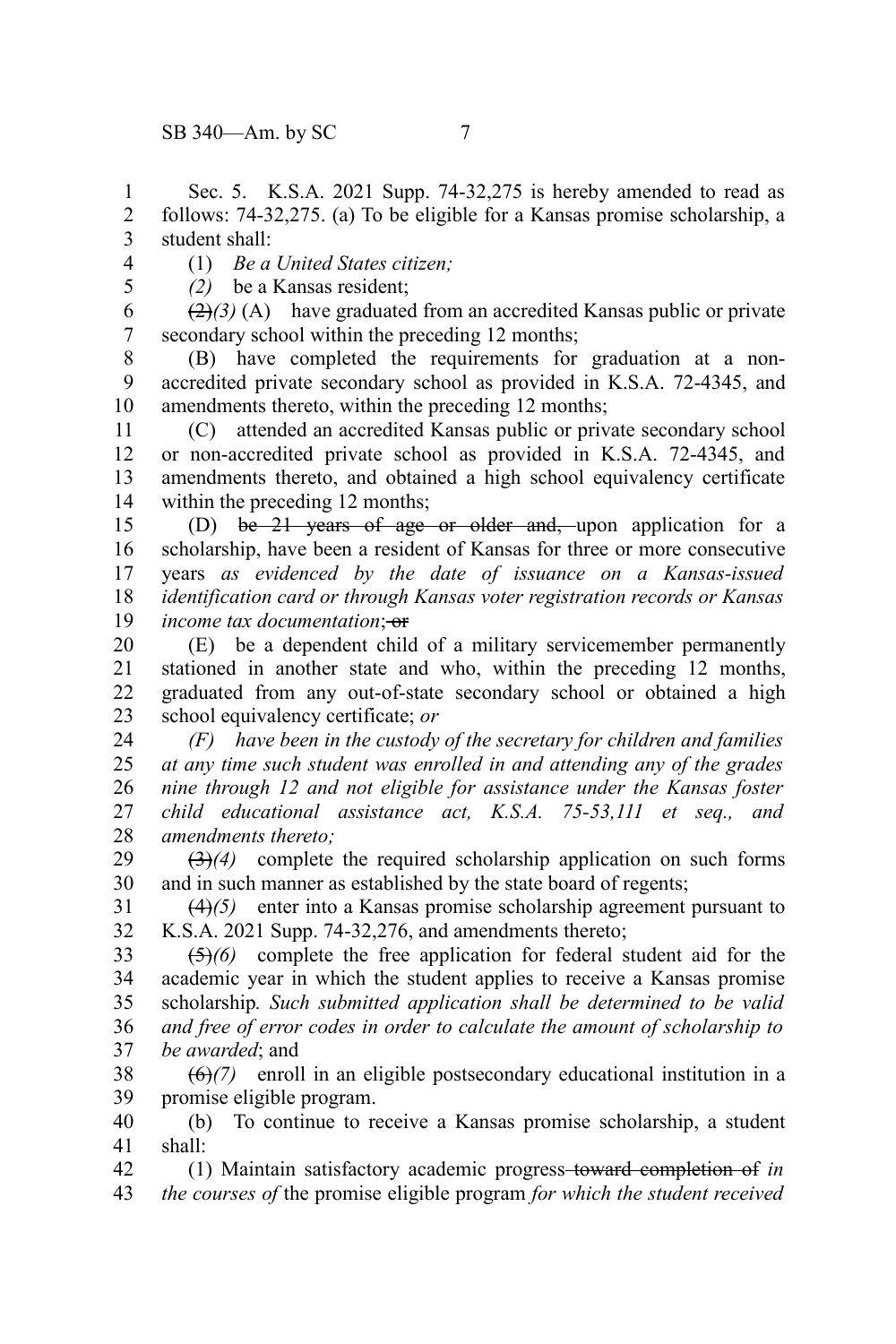*a Kansas promise scholarship*; and 1

(2) satisfy the requirements of a Kansas promise scholarship agreement as provided in K.S.A. 2021 Supp. 74-32,276, and amendments thereto. 2 3 4

(c) Nothing in this act shall prohibit a student who received postsecondary course credit while enrolled in high school from qualifying for a Kansas promise scholarship. 5 6 7

Sec. 6. K.S.A. 2021 Supp. 74-32,276 is hereby amended to read as follows: 74-32,276. (a) As a condition to receiving a Kansas promise scholarship, an eligible student shall enter into a Kansas promise scholarship agreement with the *state board of regents. The* eligible postsecondary educational institution making the scholarship award to such student *shall counsel each eligible student on the requirements and conditions of the promise scholarship agreement*. Such agreement shall require such *any* student who receives a Kansas promise scholarship to: 8 9 10 11 12 13 14 15

(1) Enroll as a full-time or part-time student at the eligible postsecondary educational institution from which the student is receiving a Kansas promise scholarship and engage in and complete the required promise eligible program within 30 *48* months of the date the scholarship was first awarded; 16 17 18 19 20

(2) within six months after graduation from the promise eligible program: 21 22

(A) Reside in and commence work in the state of Kansas for at least two consecutive years following completion of such program*. A scholarship recipient may use a W-2 wage and tax statement showing Kansas withholding or estimated income tax to the state of Kansas as proof of work in Kansas*; or 23 24 25 26 27

(B) enroll as a full-time or part-time student in any public or private postsecondary educational institution with its primary location in Kansas and upon graduation or failure to re-enroll, reside in and commence work in Kansas for at least two consecutive years following the completion of such program; 28 29 30 31 32

(3) maintain records and make reports to the state board of regents on such forms and in such manner as required by the state board of regents to document the satisfaction of the requirements of this act; and 33 34 35

(4) upon failure to satisfy the requirements of a Kansas promise scholarship agreement, repay the amount of the Kansas promise scholarship the student received under the program as provided in subsection (b) *to the state board of regents*. 36 37 38 39

(b) (1) Except as provided in subsection (c), if any student who receives a Kansas promise scholarship fails to satisfy the requirements of a Kansas promise scholarship agreement, such student shall pay an amount equal to the total amount of money received by such student pursuant to 40 41 42 43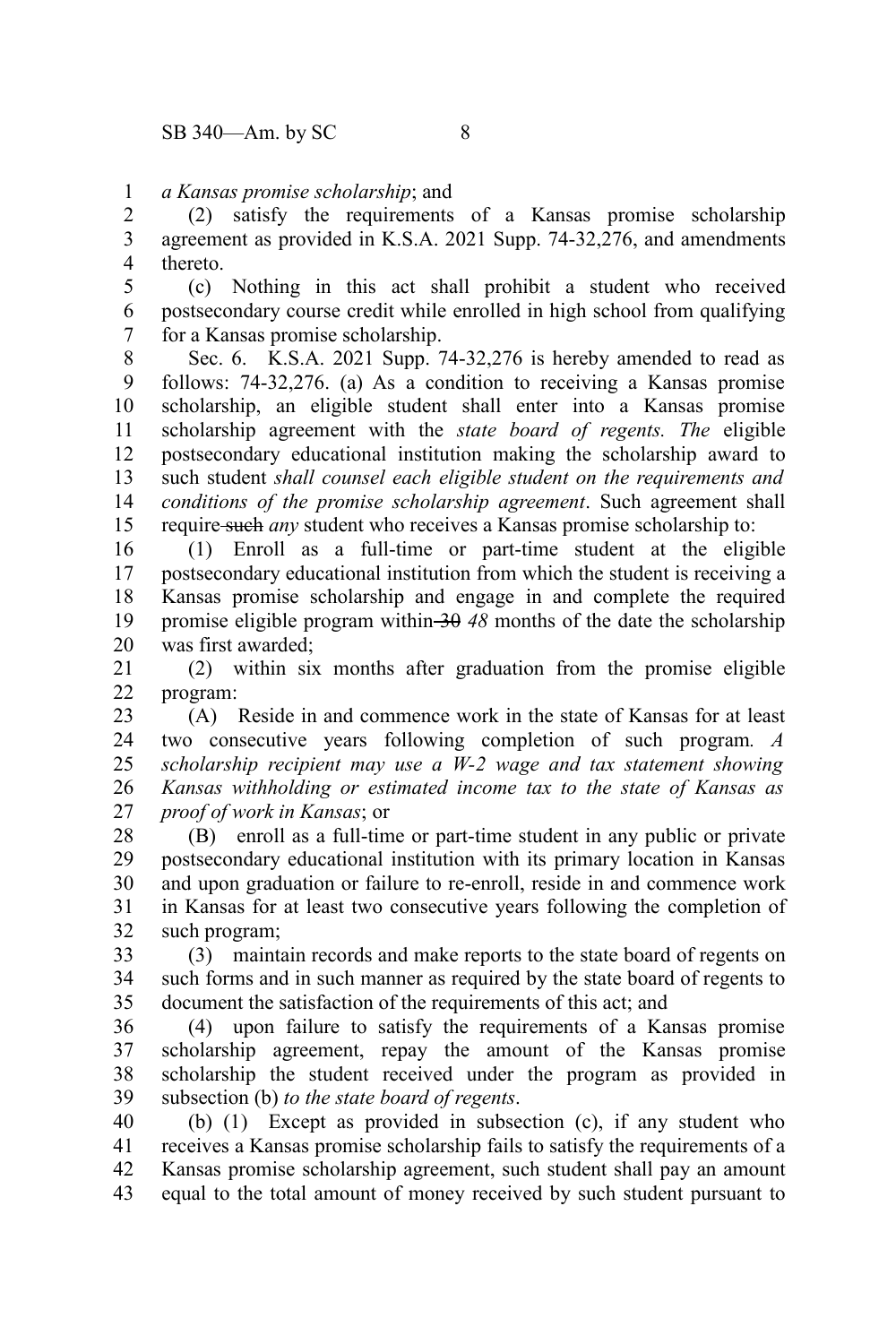36

such agreement that is financed by the state of Kansas plus accrued interest at a rate equivalent to the interest rate applicable to loans made under the federal PLUS program at the time such person first entered into an agreement *student's first course funded by a Kansas promise scholarship award began. Interest shall begin accruing on the date the student is determined to be out of compliance with the Kansas promise scholarship agreement*. *Monthly* installment payments of such amounts may be made in accordance with rules and regulations of the state board of regents. Such installment payments shall begin six months after the date of the action or circumstances that cause such student to fail to satisfy the requirements of a Kansas promise scholarship agreement, as determined by the state board of regents upon the circumstances of each individual case. All moneys received pursuant to this subsection shall be remitted to the state treasurer in accordance with the provisions of K.S.A. 75-4215, and amendments thereto. Upon receipt of each such remittance, the state treasurer shall deposit the entire amount in the state treasury to the credit of the Kansas promise scholarship program fund. 1 2 3 4 5 6 7 8 9 10 11 12 13 14 15 16 17

(2) *For any Kansas promise scholarship awarded on or after July 1, 2021, the state board of regents shall be the sole entity responsible for collecting or recouping any Kansas promise scholarship funds required to be repaid by a student who fails to satisfy the requirements of a Kansas promise scholarship agreement pursuant to this section.* 18 19 20 21 22

*(3)* The state board of regents is authorized to turn any repayment account arising under this act to a designated loan servicer or collection agency *to collect on the state board's behalf*, the state not being involved other than to receive payments from the loan servicer or collection agency at the interest rate prescribed under this subsection. 23 24 25 26 27

*(4) Eligible postsecondary educational institutions and each state agency are authorized to provide academic, employment, residency and contact information regarding students who received a Kansas promise scholarship to the state board of regents for the purposes of determining:* 28 29 30 31

*(A) Determining whether or not a student satisfied the requirements of this act and the Kansas promise scholarship agreement; and* 32 33

*(B) aiding in the collection or recoupment of any funds required to be repaid pursuant to this section.* 34 35

*(5) Eligible postsecondary educational institutions shall:*

*(A) Provide annually to the state board of regents the last known contact information of each student who received a Kansas promise scholarship until the requirements of the program and scholarship agreement are complete; and* 37 38 39 40

*(B) notify the state board of regents when a student who received a Kansas promise scholarship:* 41 42

*(i) Completes the program of study for which the student received the* 43